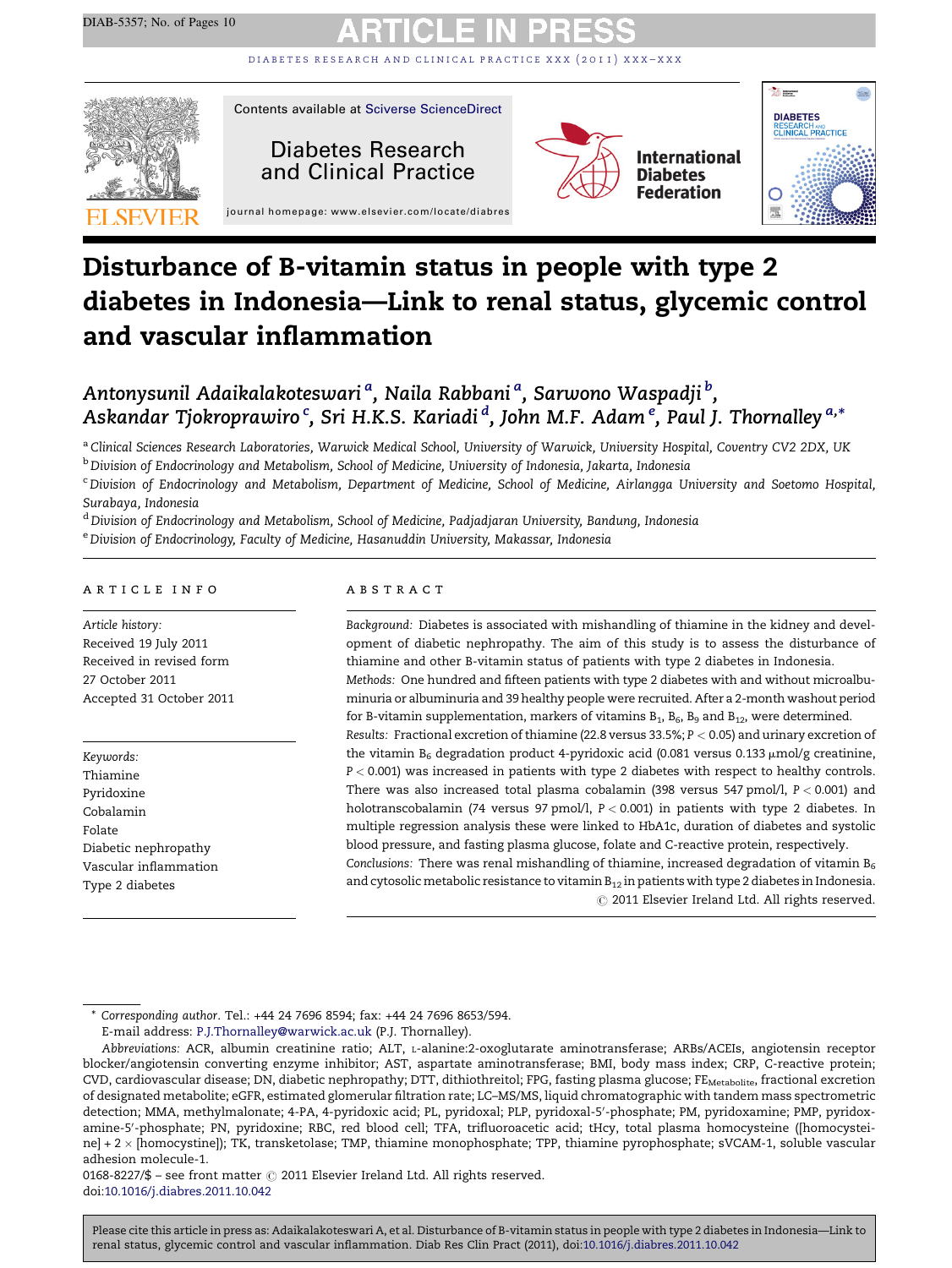$2$  d in a b in a b e t a r c and clinical practice  $xxx$  (2011)  $xxx - xxx$ 

### 1. Introduction

The Southeast Asia and the Western Pacific regions are at the forefront of the current epidemic of type 2 diabetes. There is approximately 7 million people in Indonesia with diabetes, mostly type 2 diabetes, and this is predicted to rise to 12 million by 2020 [\[1\].](#page-8-0) There will likely be a subsequent increased burden of vascular complications of diabetes, including diabetic nephropathy (DN), in this population [\[2,3\]](#page-8-0). It is predicted that 25% of newly diagnosed patients with type 2 diabetes will develop early stage DN within the next 10 years [\[4\].](#page-8-0) The development of DN exacerbates the increased risk of cardiovascular disease (CVD) in type 2 diabetes [\[5\].](#page-8-0) Improvements in understanding of mechanism of development of DN and related treatment are required to decrease morbidity and premature mortality in this increasing high risk group.

Strategies to prevent DN including nutritional and therapeutic support related to B-vitamin supplements have recently emerged. Two independent intervention studies with therapeutic supplements of thiamine (vitamin  $B_1$ ) have shown decrease in urinary albumin excretion and reversal of microalbuminuria in patients with type 2 diabetes [\[6,7\]](#page-8-0). This treatment may work, at least in part, by countering the effects of increased renal clearance of thiamine found in clinical diabetes [\[8\].](#page-8-0) Plasma levels of pyridoxal-5 $^{\prime}$ -phosphate (PLP), a B $_6$ vitamer, were linked inversely to the vascular inflammatory marker C-reactive protein (CRP) in clinical DN [\[9\].](#page-8-0) Supplementation of vitamin  $B_6$  by treatment with pyridoxine improved flow-mediated dilatation in type 1 diabetes [\[10\].](#page-8-0) Vitamin  $B_6$ , vitamin  $B_9$  (folate) and vitamin  $B_{12}$  (cobalamin) have been studied in relation to increased homocysteine and risk of CVD [\[11–13\].](#page-8-0) In studies of interactions with drug therapy, shortterm and long-term treatment with metformin has been linked to decreases in folate (5–7%) and vitamin  $B_{12}$  (14–19%) levels in patients with type 2 diabetes receiving metformin therapy [\[14,15\]](#page-8-0). A recent finding suggested co-supplementation with  $B_6$ ,  $B_9$  and  $B_{12}$  in patients with type 2 diabetes and advanced DN exacerbates decline in renal function [\[13\]](#page-8-0) – an association possibly linked to adverse effects of accumulation of folate and cyanide (from cyanocobalamin treatment) in patients with impaired renal function [\[16,17\]](#page-8-0).

We hypothesised that there may be increased clearance and washout of thiamine in patients with type 2 diabetes in South East Asia and chose to study patients and people Indonesia as typical of the region. We also investigated disturbances in other B-vitamins. In this report we describe the outcome of a multicenter study of B-vitamin status of patients with type 2 diabetes with and without microalbuminuria and albuminuria and healthy people in Indonesia.

## 2. Methods

### 2.1. Patients

Patients with type 2 diabetes were recruited from those attending the diabetes clinics at CiptoMangunkusumo Hospital, Jakarta, Soetomo Hospital, Surabaya, Hasan Sadikin Hospital, Bandung and Dr Wahidin Sudirohusodo Hospital, Makassar, Indonesia. Classification of renal function status implemented in the study is defined by the Asian-Pacific Type 2 Diabetes Policy Group and endorsed by the International Diabetes Federation [\[18\].](#page-8-0) Inclusion criteria were: diabetic patients – type 2 diabetes with normoalbuminuria (albumin/ creatinine ratio  $ACR < 22$  and  $<$  31 mg/g for men and women, respectively), microalbuminuria (ACR 22–220 and 31–220 mg/g for men and women, respectively) and albuminuria (ACR  $>$ 220 mg/g and plasma creatinine  $<$ 2 mg/dl) matched for age (45–65 years) and gender – including a within group gender balance, diabetes duration  $\geq$ 5 years, HbA $_{1c}$  < 10% and BMI 19– 40 kg/m<sup>2</sup>). Urinary albumin excretion criteria were confirmed on at least 2 occasions (pre-screening and study entry). A group of healthy people of the same social background as the patients with type 2 diabetes were also recruited. Exclusion criteria were: allergy or intolerance to thiamine, pyridoxine or cobalamin, participation in another clinical study within the last 30 days, women who were pregnant, breast feeding or of child bearing potential not using adequate contraceptive precautions; for diabetic patients, chronic renal insufficiency (plasma creatinine  $\geq$ 2 mg/dl) [\[19\],](#page-8-0) liver diseases (abnormal liver function tests – serum albumin, alanine transaminase, aspartate transaminase), anemia (H $b < 120$  g/l), tuberculosis and severe CVD (angina, myocardial infarction and normal electrocardiogram within 2 months of enrolment). Medication use of the patients with type 2 diabetes was: metformin 60%,  $\alpha$ -glycosidase inhibitor 28%, sulfonylurea 54%, insulin 18%, angiotensin receptor blockers/angiotensin converting enzyme inhibitors (ARBs/ACEIs) 15% and statins 15%. Assessments for meeting the inclusion criteria were made at the initial prescreening visit to the participating clinics.

To eliminate effects of vitamin supplementation, the study involved pre-screening where meeting of inclusion and exclusion criteria was assessed followed by a washout period of 2 months for supplements with thiamine, vitamin  $B_6$ , folate and vitamin  $B_{12}$ . After the washout period, further peripheral venous blood (with heparin anticoagulant) and urine samples were collected after overnight fasting. Plasma and red blood cell (RBC) fractions were prepared immediately and stored at  $-80$   $\degree$ C until analysis. Ethical approval for the study was given by the University of Warwick Bioethics Committee, UK, and local ethical approval committees at the recruiting hospitals in Indonesia. Enrolment in the study was with informed consent. The reported investigations have been carried out in accordance with the principles of the Declaration of Helsinki as revised in 2000.

#### 2.2. Biochemical measurements

Thiamine status was assessed by measurement of thiamine, thiamine monophosphate (TMP) and thiamine pyrophosphate (TPP) in plasma, RBCs and urine, and RBC transketolase (TK) activity – all as previously described  $[8]$ .  $B_6$  vitamers (pyridoxine PN, pyridoxal PL, pyridoxal-5'-phosphate PLP, pyridoxamine PM, pyridoxamine-5'-phosphate PMP and 4-pyridoxic acid 4-PA) were determined in plasma, RBCs and urine by HPLC with post-column derivatization [\[20\].](#page-8-0) RBC activity of Lalanine:2-oxoglutarate aminotransferase (ALT) and aspartate aminotransferase (AST) were determined spectrophotometrically using commercial kits (Thermo Fisher Scientific, Lough-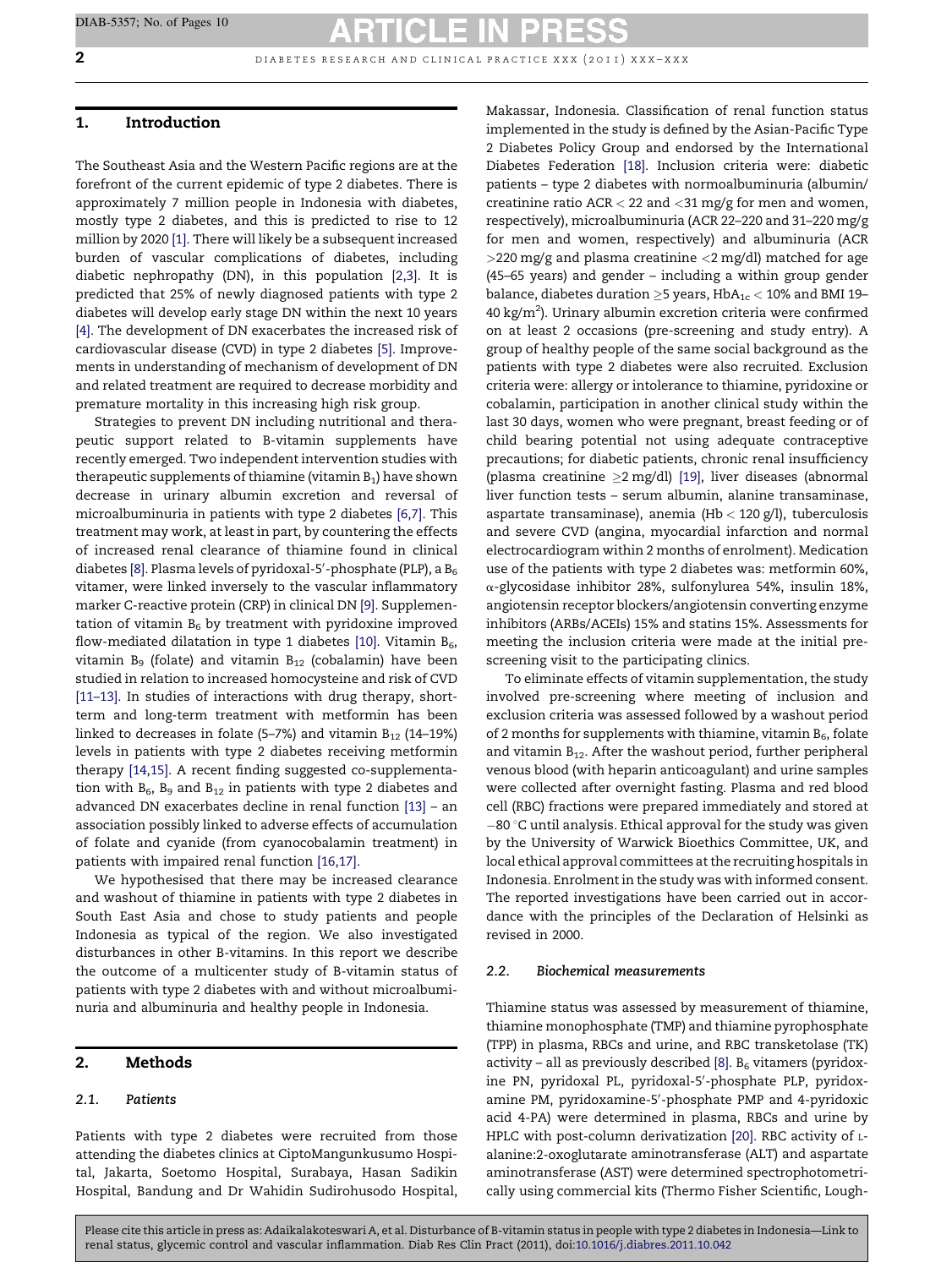DIABETES RESEARCH AND CLINICAL PRACTICE XXX  $(2011)$  XXX-XXX 3

borough, UK). Total plasma cobalamin and folate were determined by electrochemiluminescent immunoassay using a Roche Elecsys E170 analyzer (Roche Diagnostics UK, Burgess Hill, UK). Plasma holotranscobalamin or "active vitamin  $B_{12}$ " was determined by immunoassay using an Abbott AXSYM analyser (Abbott Diagnostics, Maidenhead, UK).

Total plasma homocysteine (tHcy) and methylmalonic acid (MMA) were determined by stable isotopic dilution analysis liquid chromatography with tandem mass spectrometric detection (LC–MS/MS). Stock solutions of homocystine (1 mg/ml in 100 mmol/l HCl), MMA (1 mg/ml in water),  $[3,3,3',3',4,4,4',4'-d_8]$ homocystine  $(1 \text{ mg/ml in } 100 \text{ mmol/l})$ HCl) and [methyl-d<sub>3</sub>]MMA (1 mg/ml in water; Cambridge Isotopes, Andover, MA, USA) and 500 mol/l dithiothreitol (DTT) in water were prepared and stored in  $-20$  °C. The working calibration solution was prepared before analysis and further diluted to obtain calibration curve in the range 0– 5 nmol homocystine and 0–40 pmol MMA and 100 pmol homocystine-d<sub>8</sub> and MMA-d<sub>3</sub>. Isotopic standard (10  $\mu$ mol/l  $d_8$ -homocystine and 10  $\mu$ mol/l  $d_3$ -MMA; 10  $\mu$ l) was added to plasma (50  $\mu$ l) and calibrators (50  $\mu$ l). DTT (5  $\mu$ l) was added and samples left at room temperature for 30 min on ice to reduce homocystine to homocysteine. Samples were deproteinized by ultrafiltration over 10 kDa microspin filters (10,000 $\times$  g, 60 min, 4 °C). The ultrafiltrate (50  $\mu$ l) was then analysed by LC– MS/MS system. The detection conditions were (molecular ion > fragment ion;  $m/z$ ): homocysteine, 136.1 > 90.1 and  $d_{4}$ -Hcy,  $140.1 > 94.1$  (collision energy 11.0 eV and cone voltage 18.0 V, positive ion mode); MMA,  $117.0 > 73.0$  and  $d_3$ -MMA,  $120.0 > 76.0$  (collision energy  $7 \text{ eV}$  and cone voltage  $20 \text{ V}$ , negative ion mode). LC–MS/MS was performed using a Waters Acquity UPLC system with a Quattro Premier XE tandem mass spectrometric detector. For chromatographic separation, two Hypercarb columns  $(5 \mu m)$  particle size, dimensions 50 mm  $\times$  2.1 and 250 mm  $\times$  2.1 mm) in series were used with a 10 mm  $\times$  2.1 mm guard column (Thermo Fisher). The mobile phase components were: (A) 0.1% trifluoroacetic acid (TFA) in water and (B) 0.1% TFA in 50% acetonitrile. The elution gradient programme was: 0–10 min, 0–100% B, 10–15 min, 100% B. The flow rate was 0.2 ml/min. Electrospray ionization was performed with source temperature 120 °C, desolvation gas temperature 350  $\degree$ C, cone gas and desolvation gas flows 102 and 860 L/h, respectively, capillary voltage 3.0 kV and argon collision gas 5  $\times$  10 $^{-3}$  mBar. Retention times, limits of quantification, inter-batch coefficients of variation and recoveries were: homocysteine – 8.8 min, 5 pmol, 1.6% and 106%; MMA – 11.6 min, 2 pmol, 4.3% and 105%.

Clinical indicators of metabolic control were determined: fasting plasma glucose,  $HbA_{1c}$ , plasma total cholesterol and HDL cholesterol and triglycerides. LDL cholesterol (LDL) was deduced by the Friedewald equation [\[21\]](#page-8-0). Nephropathy status was assessed by measurement of urinary albumin by gel permeation liquid chromatography [\[22\]](#page-8-0). Urinary and plasma creatinine were determined by the creatininase method. Markers of endothelial dysfunction, low grade inflammation and renal function – soluble vascular adhesion molecule-1 (sVCAM-1), CRP and cystatin c were determined by enzymelinked immunosorbent assay (R and D Systems, Abingdon, UK). eGFR was deduced from plasma cystatin c concentration: eGFR =  $86.7/[cystatin c (mg/l)] - 4.2 [23]$  $86.7/[cystatin c (mg/l)] - 4.2 [23]$ .

#### 2.3. Statistical analysis

Data are mean  $\pm$  SD for parametric data and median (lower– upper quartile) for non-parametric data. Significance of difference between mean changes was assessed by Student's t test and one-way ANOVA. Significance of difference between median changes was assessed by Mann–Whitney-U test and Kruskal–Wallis test. Bivariate correlate analysis was performed by the non-parametric Spearman method. Factors linked to markers of B-vitamin dysfunction in patients with type 2 diabetes were explored by multiple linear regression analysis. Bonferroni correction was applied to the 4 vitamin  $B_6$ vitamers (PN, PL, PLP and PMP; significance for  $P < 0.0125$ ) and two vitamin  $B_{12}$  analytes (total plasma vitamin  $B_{12}$  and holotranscobalamin; significance for  $P < 0.025$ )

### 3. Results

### 3.1. Characteristics of patients with type 2 diabetes and healthy people

The characteristics of patients with type 2 diabetes and healthy people recruited for this study are given in [Table](#page-3-0) 1. Study groups of patients with type 2 diabetes had a slightly higher mean age than the healthy controls. For healthy people included in the study, 2 subjects had  $HbA_{1c} = 6.5%$  and were excluded from data analysis as meeting the criterion for diagnosis of diabetes by current international guidelines [\[24\].](#page-8-0) For the remaining healthy subjects, 22 of 37 had  $HbA_{1c}$  in the range 5.7–6.4%, indicative of pre-diabetes by current international guidelines [\[24\]](#page-8-0). For patients with type 2 diabetes, 51% had good glycemic control (HbA<sub>1c</sub>  $\leq$  7.0), 46% had moderate glycemic control (HbA<sub>1c</sub>  $>$  7.0 and  $\leq$ 10.0) and only 3% had poor glycemic control; and 31% had hypertension. They had a slightly higher BMI than the healthy controls that was mostly due to high BMI in the albuminuria group. Overall, obesity  $(BMI > 30 kg/m<sup>2</sup>)$  was low: one healthy control and 11 (10%) patients with type 2 diabetes were obese. All study groups of patients with type 2 diabetes had a similar duration of diabetes. General health was assessed by blood hemoglobin, plasma albumin and plasma ALT and AST. Blood hemoglobin was  $\geq$ 120 g/l for all male subjects in the study. For women, 70 of the 84 females included in the study had blood hemoglobin content  $\geq$ 120 g/l, 13 had blood hemoglobin content  $\geq$ 110 and <120 g/l, and one had low blood hemoglobin content (70 g/l) at pre-screening. Plasma ALT and AST was within the normal range in 148 and 143 subjects, respectively. The 14 patients with blood hemoglobin <120 g/l and 5 patients with abnormal plasma ALT and AST were retained in the analysis as other biochemical indicators were not dissimilar from patients meeting the inclusion criteria.

Markers of vascular inflammation were surprisingly littlechanged in patients with type 2 diabetes. For CRP, 7% of healthy controls and 8% of patients with diabetes had levels higher than the upper limit of the normal range (4.50 mg/l); and for sVCAM-1, 10% of healthy controls and 11% of patients with diabetes had levels higher than the upper limit of the normal range (0.88 mg/l). There were small increases of plasma CRP in patients with diabetes and microalbuminuria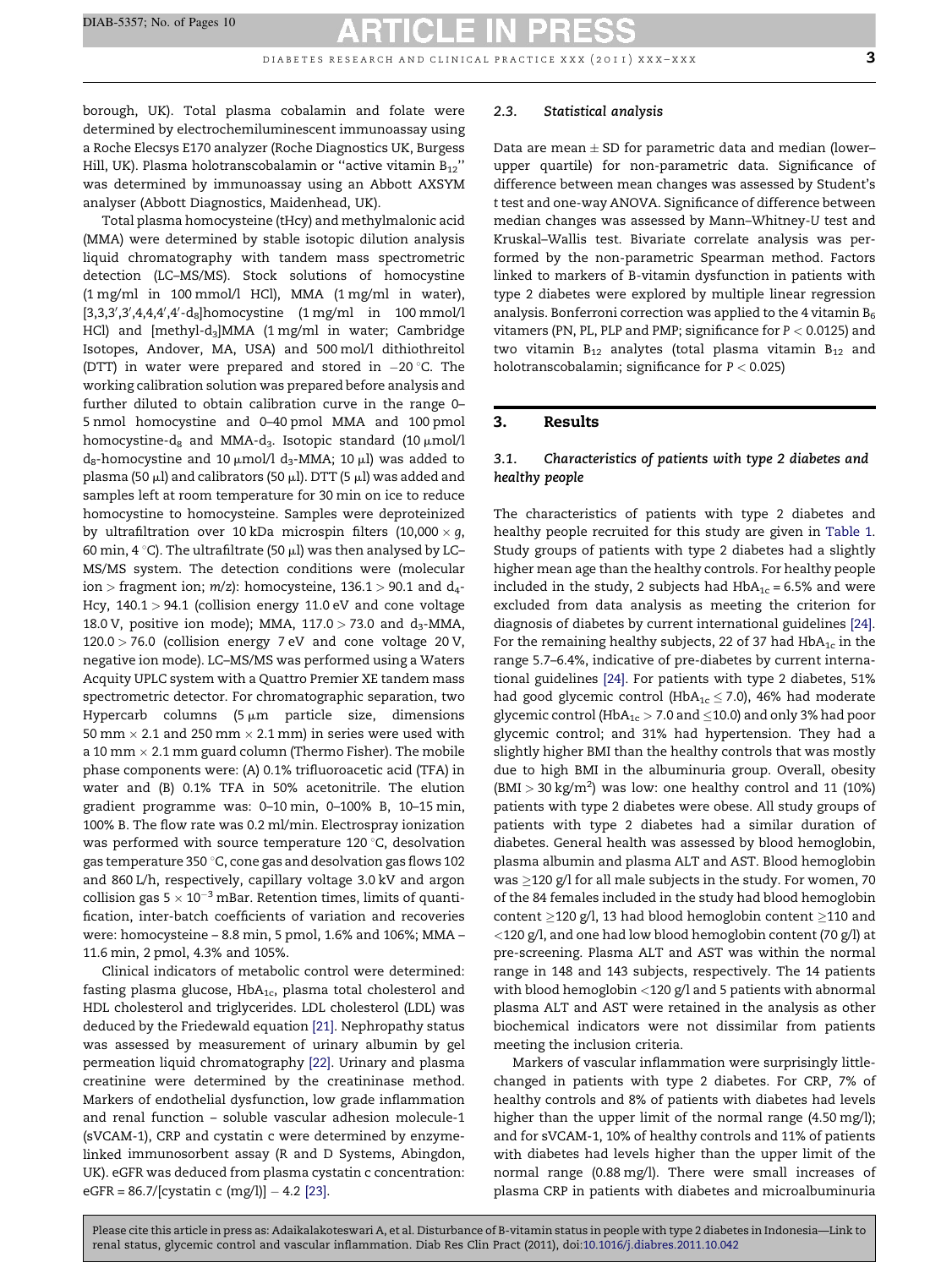### <span id="page-3-0"></span> $\overline{4}$  d i abetes research and clinical practice xxx (2011) xxx-xxx

# Table 1 – Characteristics of subjects recruited for this study.

| Variable                     | Healthy subjects    | <b>Diabetes</b>            |                                |                                     |
|------------------------------|---------------------|----------------------------|--------------------------------|-------------------------------------|
|                              |                     | Normoalbuminuria           | Microalbuminuria               | Albuminuria                         |
| N                            | 37                  | 53                         | 36                             | 26                                  |
| Gender (M/F)                 | 17/20               | 23/30                      | 16/20                          | 13/13                               |
| Age (years)                  | $52 \pm 6$          | $57\pm5$ ***               | $58\pm4$ ***                   | $57 \pm 6$                          |
| Duration of diabetes (years) |                     | $8(5-14)$                  | $7(5-10)$                      | $8(6-10)$                           |
| BMI $(kg/m2)$                | $23.6 \pm 2.9$      | $24.6 \pm 3.6$             | $24.9 \pm 3.4$                 | $26.2 \pm 3.5$ **                   |
| Plasma glucose (mM)          | $4.94 \pm 0.60$     | $6.64 \pm 2.02$            | $8.31 \pm 3.06$ <sup>***</sup> | $8.53 \pm 3.37$                     |
| $HbA_{1c}$ (%)               | $5.73 \pm 0.42$     | $6.79 \pm 1.26$ ***        | $7.36 \pm 1.21$                | $7.70 \pm 1.15$ ***                 |
| GFR (ml/min)                 | $102 \pm 29$        | $108 \pm 33$               | $96 \pm 26$                    | $83 \pm 27$ <sup>*</sup>            |
| ACR (mg/g)                   | $4.3(1.9-9.4)$      | $7.8$ (2.53-11.6)          | 80.9 (45.3-136.6)***, ###      | 891.4 (486.7-2364.9) *** ********** |
| Plasma creatinine $(\mu M)$  | $74 \pm 16$         | $73 \pm 20$                | $80 \pm 24$                    | $93 \pm 31$ <sup>**,†</sup>         |
| Systolic BP (mmHg)           | $115 \pm 11$        | $123 \pm 14$ <sup>**</sup> | $131 \pm 14$ <sup>****,†</sup> | $127 \pm 16$                        |
| Diastolic BP (mmHg)          | $78 \pm 7$          | $79 \pm 8$                 | $83 \pm 9$ <sup>*</sup>        | $80 \pm 9^*$                        |
| Total cholesterol (mg/dl)    | $202 \pm 38$        | $197 \pm 34$               | $204 \pm 40$                   | $209 \pm 50$                        |
| $LDL$ (mg/dl)                | $128 \pm 33$        | $119 \pm 28$               | $121 \pm 31$                   | $128 \pm 42$                        |
| HDL (mg/dl)                  | $52 \pm 10$         | $52 \pm 11$                | $49 \pm 12$                    | $47 \pm 9^{1,1}$                    |
| TG (mg/dl)                   | 103 (76-138)        | 119 (82-165)               | 148 (106-204)**,†              | 147 (101-175) <sup>*</sup>          |
| $Hb$ (g/l)                   | $139 \pm 12$        | $137 \pm 13$               | $135 \pm 13$                   | $139 \pm 19$                        |
| Albumin $(g/l)$              | $45 \pm 2$          | $46 \pm 2$                 | $46 \pm 3$                     | $43 \pm 9$                          |
| Plasma ALT (U/ml)            | $24 \pm 10$         | $24 \pm 15$                | $25 \pm 13$                    | $24 \pm 16$                         |
| Plasma AST (U/ml)            | $25 \pm 6$          | $25 \pm 10$                | $26 \pm 9$                     | $25 \pm 8$                          |
| $CRP$ (mg/l)                 | $1.01(0.49 - 2.20)$ | $1.08(0.38 - 1.95)$        | 2.15 $(0.64 - 3.05)^{*,+}$     | $1.46(0.58 - 2.12)$                 |
| sVCAM-1 (mg/l)               | $0.56(0.48 - 0.70)$ | $0.56(0.47-0.65)$          | $0.60$ (0.50-0.73)             | $0.67$ $(0.78 - 0.89)$ ******       |

Significance:  $P < 0.05$  with respect to healthy subjects.

 $*$  Significance:  $P < 0.01$  with respect to healthy subjects.

\*\* Significance:  $P < 0.001$  with respect to healthy subjects.

 $\dagger$  Significance: P < 0.05 with respect to patients with type 2 diabetes and normoalbuminuria.

 $^{\text{III}}$  Significance: P < 0.001 with respect to patients with type 2 diabetes and normoalbuminuria.

 $\stackrel{\text{def}}{=}$  Significance: P < 0.001 with respect to patients with type 2 diabetes and microalbuminuria.

and slightly elevated sVCAM-1 in diabetic patients with albuminuria. Use of ARBs/ACEIs and statin therapy was relatively low – although this is still common in developing countries linked to limited access to medicines [\[25\]](#page-8-0).

#### 3.2. Thiamine-related variables

Median plasma thiamine concentration was 10.7 nM in healthy people and was not changed significantly in patients with diabetes with or without microalbuminuria or albuminuria. Similarly RBC concentration of thiamine and activity of TK were unchanged in patients with diabetes. Urinary excretion of thiamine and FEthiamine were increased 62% and 50%, respectively, in patients with type 2 diabetes and normoalbuminuria (Table 2). Comparison of healthy subjects with all patients with diabetes combined showed that the urinary excretion thiamine was not increased in patients with type 2 diabetes whereas FEthiamine was increased (22.8 versus 33.5%;  $P < 0.05$ ).

#### 3.3. Vitamin  $B_6$ -related variables

B<sub>6</sub> vitamers, PN, PL, PLP and PMP were detected in plasma. In healthy people, PL was the quantitatively most important  $B_6$ vitamer analyte (78% total plasma  $B_6$  vitamers) and others minor – PLP 16%, PN 5% and PMP 1%. Plasma concentrations of B6 vitamers in healthy people were (nM): PN 3.50 (2.72–5.45), PL 53.5 (45.1–67.3), PLP 10.7 (9.4–16.6) and PMP 0.89 (0.61–1.22). Plasma concentrations of PL and PLP was increased in patients with diabetes  $(P < 0.05$ , Kruskal-Wallis); plasma PL was

| Table 2 - Thiamine-related variables.                      |                        |                        |                        |                        |  |
|------------------------------------------------------------|------------------------|------------------------|------------------------|------------------------|--|
| Variable                                                   | Healthy subjects       | <b>Diabetes</b>        |                        |                        |  |
|                                                            |                        | Normoalbuminuria       | Microalbuminuria       | Albuminuria            |  |
| Plasma thiamine (nM)                                       | $10.7(8.5-12.9)$       | $11.5(8.4-17.6)$       | $12.3(6.7-22.3)$       | $10.0 (6.1 - 12.3)$    |  |
| RBC thiamine (nmol/g Hb)                                   | $0.011(0.006 - 0.020)$ | $0.013$ (0.007-0.024)  | $0.014(0.008 - 0.024)$ | $0.011(0.006 - 0.022)$ |  |
| RBC TK activity (U/g Hb)                                   | $0.34 + 0.11$          | $0.35 + 0.14$          | $0.35 + 0.14$          | $0.29 + 0.10$          |  |
| Urinary thiamine $(\mu \text{mol/g}$ creatinine)           | $0.29(0.21 - 0.49)$    | $0.47$ $(0.26 - 1.18)$ | $0.36(0.16 - 0.76)$    | $0.26(0.15 - 0.51)$    |  |
| $FE_{thiamine}$ $(\%)$                                     | 22.8 (17.0-34.7)       | 34.2 (19.9–54.7)       | 34.0 (21.1-41.9)       | 27.8 (15.6–58.3)       |  |
| Significance: $P < 0.05$ with respect to healthy subjects. |                        |                        |                        |                        |  |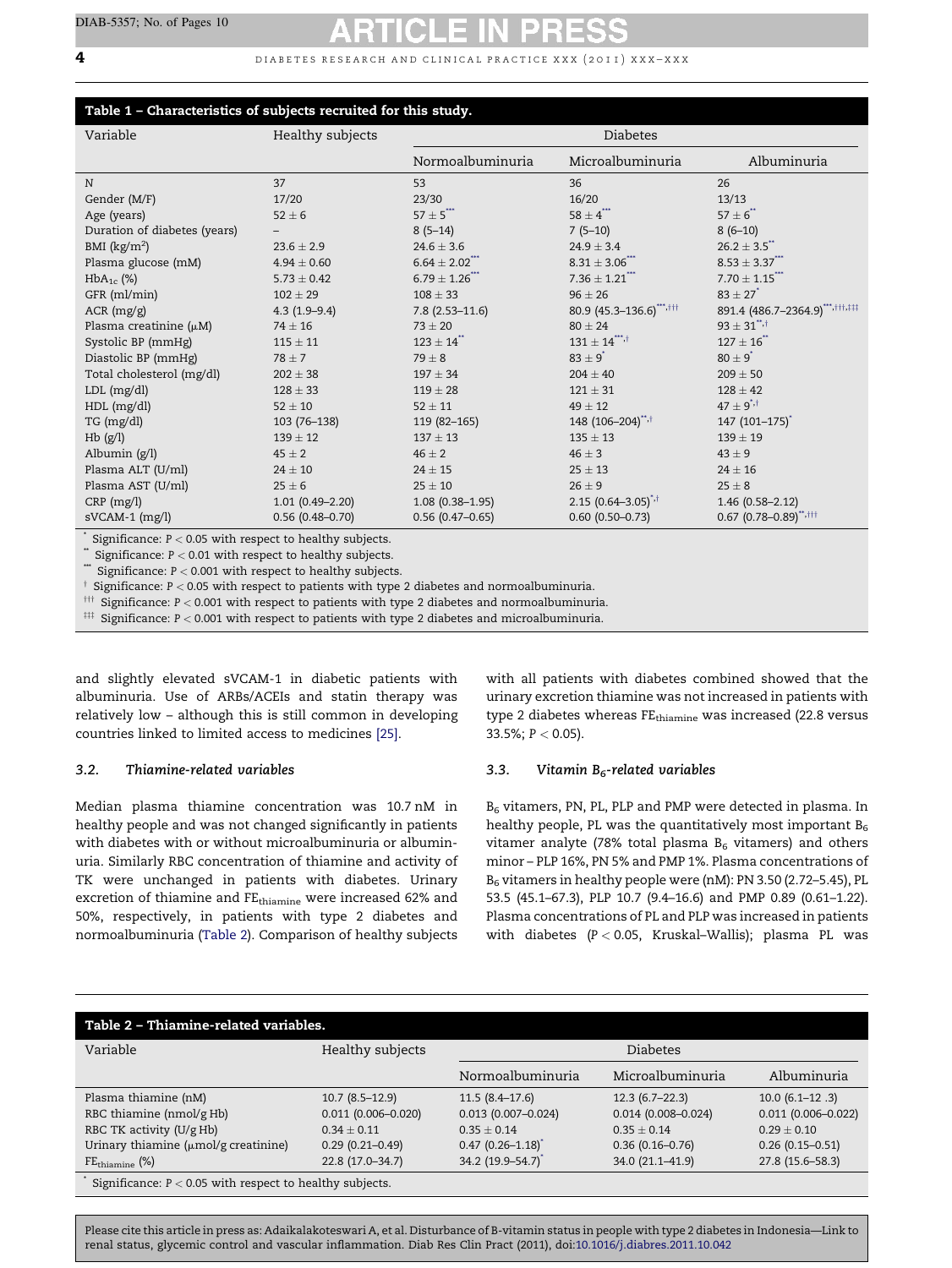DIABETES RESEARCH AND CLINICAL PRACTICE XXX (2011) XXX-XXX  $\overline{5}$ 

| Table 3 – Vitamin $B_6$ -related variables.                                                                                                                                             |                                                                                                                             |                                                                                                                                                                    |                                                                                                                                                   |                                                                                                                                                  |  |
|-----------------------------------------------------------------------------------------------------------------------------------------------------------------------------------------|-----------------------------------------------------------------------------------------------------------------------------|--------------------------------------------------------------------------------------------------------------------------------------------------------------------|---------------------------------------------------------------------------------------------------------------------------------------------------|--------------------------------------------------------------------------------------------------------------------------------------------------|--|
| Variable                                                                                                                                                                                | Healthy subjects                                                                                                            | <b>Diabetes</b>                                                                                                                                                    |                                                                                                                                                   |                                                                                                                                                  |  |
|                                                                                                                                                                                         |                                                                                                                             | Normoalbuminuria                                                                                                                                                   | Microalbuminuria                                                                                                                                  | Albuminuria                                                                                                                                      |  |
| Plasma PL (nM)<br>Plasma PLP (nM)<br>Plasma 4-PA (nM)<br>Urinary PL $(\mu \text{mol/g}$ creatinine)<br>Urinary 4-PA $(\mu \text{mol/g}$ creatinine)<br>(% total $B_6$ excretion)        | 53.5 (45.1-67.3)<br>$10.7(9.4 - 16.6)$<br>$7.4(5.8-12.0)$<br>$1.00(0.77 - 1.14)$<br>$0.081$ (0.063-0.098)<br>$6.5(5.4-9.0)$ | $60.3$ $(47.5 - 75.0)$<br>18.6 (11.7-34.4)**<br>$13.4(9.5-24.4)$<br>$1.11(0.92 - 1.28)$<br>$0.142$ (0.097-0.201) <sup>***</sup><br>$10.4$ (6.5–13.6) <sup>**</sup> | 69.4 (46.4-91.5)<br>$15.5(11.7-36.7)$<br>$12.8(10.0-23.2)^{11}$<br>$1.08(0.98 - 1.41)$<br>$0.137(0.098 - 0.201)$<br>$9.2$ (6.2-13.1) <sup>*</sup> | 68.4 (52.8-98.6)<br>13.1 (9.4-19.8)<br>$15.1 (11.5 - 25.2)^{**}$<br>$1.20(0.97 - 1.57)$<br>$0.106$ (0.084-0.183) <sup>**</sup><br>$6.9(4.0-9.9)$ |  |
| Significance: $P < 0.05$ with respect to healthy subjects.<br>Significance: $P < 0.01$ with respect to healthy subjects.<br>Significance: $P < 0.001$ with respect to healthy subjects. |                                                                                                                             |                                                                                                                                                                    |                                                                                                                                                   |                                                                                                                                                  |  |

increased in patients with diabetes and albuminuria and plasma PLP was increased in patients with diabetes and normoalbuminuria or microalbuminuria (Table 3).

B6 vitamers were detected in RBCs. In healthy people, PL and PLP were the quantitatively most important  $B_6$  vitamer analytes (31% and 34%, respectively, of total  $B_6$  vitamers) and other vitamers minor – PN 17% and PMP 18%.  $B_6$  vitamer concentrations in RBCs of healthy people were (nmol/g Hb): PN 0.027 (0.015–0.045), PL 0.049 (0.030–0.078), PLP 0.054 (0.039– 0.070) and PMP 0.028 (0.020–0.040). The levels were not changed significantly in patients with diabetes with or without microalbuminuria or macroalbuminuria. Related to this, RBC activities of PLP-dependent enzymes, ALT and AST, were 7.89  $\pm$  3.42 and 27.6  $\pm$  9.3 U/g Hb respectively, in healthy people and were also not changed in patients with diabetes (data not shown).

B<sub>6</sub> vitamers were detected in urine of healthy people. PL was the major  $B_6$  vitamer excreted (95% total  $B_6$  vitamer excretion), with others showing only minor excretion – PN 4%, PLP 1% and PMP <1%. Urinary excretions of  $B_6$  vitamers in healthy people were  $(\mu \text{mol/g}$  creatinine): PN 0.040 (0.029-0.056), PL 1.00 (0.77–1.14), PLP 0.006 (0.001–0.053), 0.0032 (0.0020–0.0048). Urinary excretion of PL was increased in patients with diabetes, with respect to healthy controls  $(P < 0.05$ , Kruskal-Wallis), which was attributed to increased urinary excretion of PL in patients with diabetes and albuminuria (Table 3). Fractional excretion of  $B_6$  vitamers in healthy people was (%): FE<sub>PN</sub> 9.0 (6.1–17.0), FE<sub>PL</sub> 15.4 (13.4–16.7),  $FE_{PLP}$  0.34 (0.07-1.85) and  $FE_{PMP}$  2.7 (1.9-5.1). Fractional excretion of  $B_6$  vitamers was not changed significantly in patients with diabetes and with or without microalbuminuria or albuminuria (data not shown).

The major degradation product of vitamin  $B_6$ , 4-PA, was detected in plasma, RBCs and urine. Plasma 4-PA was increased in patients with diabetes with or without microalbuminuria or albuminuria. RBC content of 4-PA was not changed in patients with diabetes. Urinary excretion of 4-PA was increased in all diabetic patient groups (Table 3).

### 3.4. Folate, total homocysteine and vitamin  $B_{12}$ -related variables

The concentration of folate in plasma was not changed in patients with diabetes with or without microalbuminuria, with respect to healthy people, but was increased 14% in patients with diabetes and albuminuria. Total plasma cobalamin was increased 37% in patients with diabetes and microalbuminuria. Plasma holotranscobalamin was increased 36% and 47% in patients with diabetes and microalbuminuria and albuminuria, respectively. Plasma tHcy was increased in patients with diabetes independent of ACR status whereas MMA was not increased in patients with type 2 diabetes (Table 4). Criteria for diagnosing vitamin  $B_{12}$  deficiency are plasma holotranscobalamin <50 pmol/l and plasma MMA >0.27  $\mu$ mol/ l [\[26\].](#page-8-0) Applying these criteria to the study groups herein, the proportion of patients with type 2 diabetes and healthy subjects with vitamin  $B_{12}$  deficiency was 7% and 14%, respectively.

Bivariate correlation analysis and multiple linear regression analysis for B-vitamin-related variables in patients with

| Table 4 - Folate, total homocysteine and vitamin $B_{12}$ -related variables.                                            |                                 |                               |                                  |                                |  |
|--------------------------------------------------------------------------------------------------------------------------|---------------------------------|-------------------------------|----------------------------------|--------------------------------|--|
| Variable                                                                                                                 | Healthy subjects                | <b>Diabetes</b>               |                                  |                                |  |
|                                                                                                                          |                                 | Normoalbuminuria              | Microalbuminuria                 | Albuminuria                    |  |
| Plasma folate (nmol/l)<br>Total plasma cobalamin (ng/l)                                                                  | $30.4 \pm 7.5$<br>398 (299-604) | $32.7 + 8.4$<br>545 (380-748) | $33.8 + 9.8$<br>545 (430-867)    | $34.7 + 10.2$<br>568 (397-682) |  |
| Plasma holotranscobalamin (pmol/l)                                                                                       | 74 (51-92)                      | 86 (65-148)                   | $101 (74 - 210)^{4}$             | $110(91-200)$                  |  |
| Plasma tHcy $(\mu mol/l)$                                                                                                | $10.8(8.6-14.6)$                | 16.3 (10.4–33.2)              | $19.2$ (10.0-32.1) <sup>**</sup> | 18.8 $(12.0 - 28.1)^{n}$       |  |
| Plasma MMA $(\mu mol/l)$                                                                                                 | $0.19(0.13 - 0.29)$             | $0.19(0.14 - 0.29)$           | $0.20(0.16 - 0.26)$              | $0.20(0.15 - 0.25)$            |  |
| Significance: $P < 0.05$ with respect to healthy subjects.<br>Significance: $P < 0.01$ with respect to healthy subjects. |                                 |                               |                                  |                                |  |
| Significance: $P < 0.001$ with respect to healthy subjects.                                                              |                                 |                               |                                  |                                |  |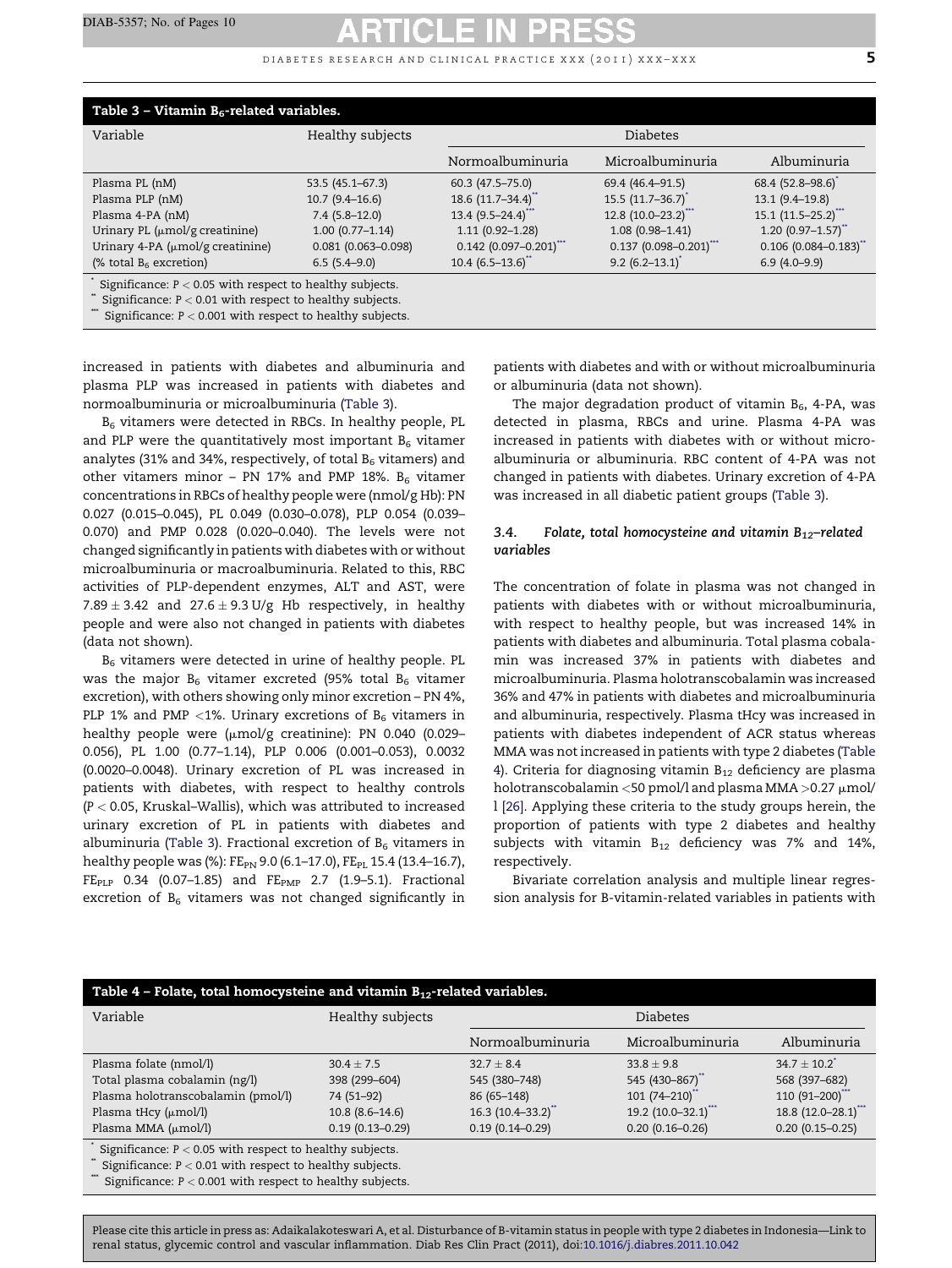6 **6** DIABETES RESEARCH AND CLINICAL PRACTICE XXX (2011) XXX-XXX

| Table 5 – Multiple linear regression analysis of markers of B-vitamin disturbance in patients with type 2 diabetes.                               |                                 |                               |                             |         |  |
|---------------------------------------------------------------------------------------------------------------------------------------------------|---------------------------------|-------------------------------|-----------------------------|---------|--|
| Dependent variable                                                                                                                                | Independent variable            | Unstandardized<br>coefficient | Standardized<br>coefficient | P       |  |
| $FE_{Thiamine}$ (%)                                                                                                                               | $HbA_{1c}$ (%)                  | $7.12 + 3.23$                 | 0.21                        | 0.032   |  |
| Urinary 4-PA $(\mu mol/g$ creatinine)                                                                                                             | Duration of diabetes (years)    | $0.08 \pm 0.03$               | 0.23                        | 0.014   |  |
|                                                                                                                                                   | Systolic blood pressure (mmHg)  | $0.02 \pm 0.01$               | 0.19                        | 0.045   |  |
|                                                                                                                                                   | Constant                        | $-2.99 \pm 1.42$              |                             | 0.038   |  |
| Plasma holotranscobalamin (pmol/l)                                                                                                                | Fasting plasma glucose (mmol/l) | $16.4 \pm 3.8$                | 0.38                        | < 0.001 |  |
|                                                                                                                                                   | Folate (ng/l)                   | $-2.55 \pm 1.09$              | $-0.20$                     | 0.022   |  |
|                                                                                                                                                   | $CRP$ (mg/l)                    | $9.55 \pm 4.77$               | 0.17                        | 0.048   |  |
| Variables included in the models (excluding interrelated dependent variables in different statistical models): age, duration of diabetes, fasting |                                 |                               |                             |         |  |

plasma glucose, HbA1c, TC, LDL, HDL, TG, systolic and diastolic blood pressure, ACR, CRP, sVCAM-1, folate, GFR.

type 2 diabetes: In bivariate correlation analysis of thiamine metabolites, plasma thiamine correlated positively with urinary thiamine and RBC TK ( $r = 0.74$ ,  $P < 0.001$  and  $r = 0.26$ ,  $P < 0.01$ , respectively). In multiple regression analysis, increased FE<sub>thiamine</sub> was selected as the dependent variable since it is a critical marker of renal mishandling of thiamine in type 2 diabetes [\[8,27\]](#page-8-0). There was a positive regression of  $FE<sub>thiamine</sub>$  on  $HbA_{1c}$  in patients with type 2 diabetes (Table 5).

In bivariate correlation analysis of  $B_6$  vitamers, there were positive correlations of plasma PLP with plasma PL and 4-PA  $(r = 0.44$  and 0.70,  $P < 0.001$ ), RBC PLP, PL and 4-PA  $(r = 0.70, 0.53)$ and 0.37; P < 0.001) and with urinary 4-PA ( $r = 0.70$ , P < 0.001). Plasma PL correlated positively with plasma sVCAM-1 ( $r = 0.29$ ,  $P < 0.01$ ) and urinary 4-PA correlated positively with HbA<sub>1c</sub> (0.26,  $P < 0.01$ ). Increased urinary excretion of 4-PA in patients of type 2 diabetes is a marker of increased degradation of vitamin  $B_6$ . In multiple regression analysis, urinary excretion of 4-PA was selected as the dependent variable since it was a marker of increased vitamin  $B_6$  degradation in type 2 diabetes. There were positive regressions of urinary excretion of 4-PA on duration of diabetes and systolic blood pressure in patients with type 2 diabetes (Table 5).

In bivariate correlation analysis of vitamin  $B_{12}$ -related variables, plasma total vitamin  $B_{12}$  correlated positively with holotranscobalamin ( $r = 0.76$ ,  $P < 0.001$ ), plasma glucose and HbA<sub>1c</sub> ( $r = 0.26$  and 0.25, respectively;  $P < 0.01$ ); and correlated negatively with plasma MMA ( $r = -0.38$ ,  $P < 0.001$ ). Plasma holotranscobalamin had similar correlates. Folate correlated positively with TG ( $r = 0.26$ ,  $P < 0.01$ ). In multiple regression analysis, plasma holotranscobalamin was selected as the dependent variable since it was a marker of vitamin  $B_{12}$ disturbance in type 2 diabetes. There were positive regressions of plasma holotranscobalamin on fasting plasma glucose and CRP and a negative regression with plasma folate in patients with type 2 diabetes (Table 5).

Other significant outcomes in bivariate correlation analysis were: plasma sVCAM-1 correlated positively with ACR  $(r = 0.40, P < 0.001)$  and negatively with eGFR  $(r = -0.27, P$  $P < 0.01$ ); and plasma CRP correlated positively with BMI and TG ( $r = 0.29$ ,  $P < 0.01$  and  $r = 0.25$ ,  $P < 0.01$ , respectively).

### 3.5. Effect of drug treatment on B-vitamin status

Patients with type 2 diabetes receiving treatment with metformin did not have any significant change in B-vitamin-related variables, compared to patients with type 2 diabetes not treated with metformin. Patients with type 2 diabetes receiving treatment with  $\alpha$ -glucosidase inhibitors had decreased plasma holotranscobalamin, compared to patients not treated with  $\alpha$ -glucosidase inhibitors: 80 (66– 109) versus 104 (78–209) pM, P < 0.05. They also had decreased RBC PLP concentration: 0.042 (0.031–0.064) versus 0.057 (0.040– 0.088) pmol/mg Hb  $(P < 0.05)$ . Patients with type 2 diabetes receiving treatment with sulfonylurea hypoglycaemic agents had decreased plasma holotranscobalamin, compared to patients not treated with sulfonylureas: 90 (68–113) versus 119 (78-213) pM,  $P < 0.05$ . Patients with 2 diabetes receiving treatment with insulin did not have any significant change in B-vitamin-related variables. Patients with 2 diabetes receiving treatment with ARBs/ACEIs had increased plasma thiamine concentration compared to patients with 2 diabetes not treated with ARBs/ACEIs: plasma thiamine concentration – 15.8 (10.8–31.6) versus 10.6 (6.6–16.7 nM, P < 0.01. Patients receiving treatment with statins had expected decreased plasma total cholesterol  $(170 \pm 28$  versus  $205 \pm 38$  mg/dl,  $P < 0.01$ ) and LDL cholesterol (93  $\pm$  26 versus 124  $\pm$  29 mg/dl, P < 0.001) but no significant difference of B-vitamin-related variables.

### 4. Discussion

Countering the effects of increased renal clearance of thiamine in clinical diabetes by thiamine supplementation is an emerging strategy to improve the treatment of earlystage DN [\[28\].](#page-8-0) Studies of thiamine status in healthy people have shown that urinary thiamine normalised to urinary creatinine correlates positively with 24 h urinary excretion of thiamine [\[29\]](#page-8-0). Twenty-four hour urinary excretion of thiamine also correlates with dietary intake of thiamine [\[30\]](#page-9-0). Urinary thiamine–creatinine ratio measured herein therefore relates to dietary intake of thiamine and was increased approximately 2-fold in patients with type 2 diabetes and normoalbuminuria only. This was also found in previous study of patients with type 2 diabetes in the United Kingdom [\[8\]](#page-8-0). This may reflect improved dietary advice and compliance with it of some but not all patients with type 2 diabetes. Herein, however, patients with type 2 diabetes stratified by ACR – normoalbuminuria, microalbuminuria and albuminuria – had similar duration of diabetes,  $HbA_{1c}$ , blood pressure and lipids (except triglycerides), suggesting that patients with microalbuminuria and albuminuria had progressed to incipient and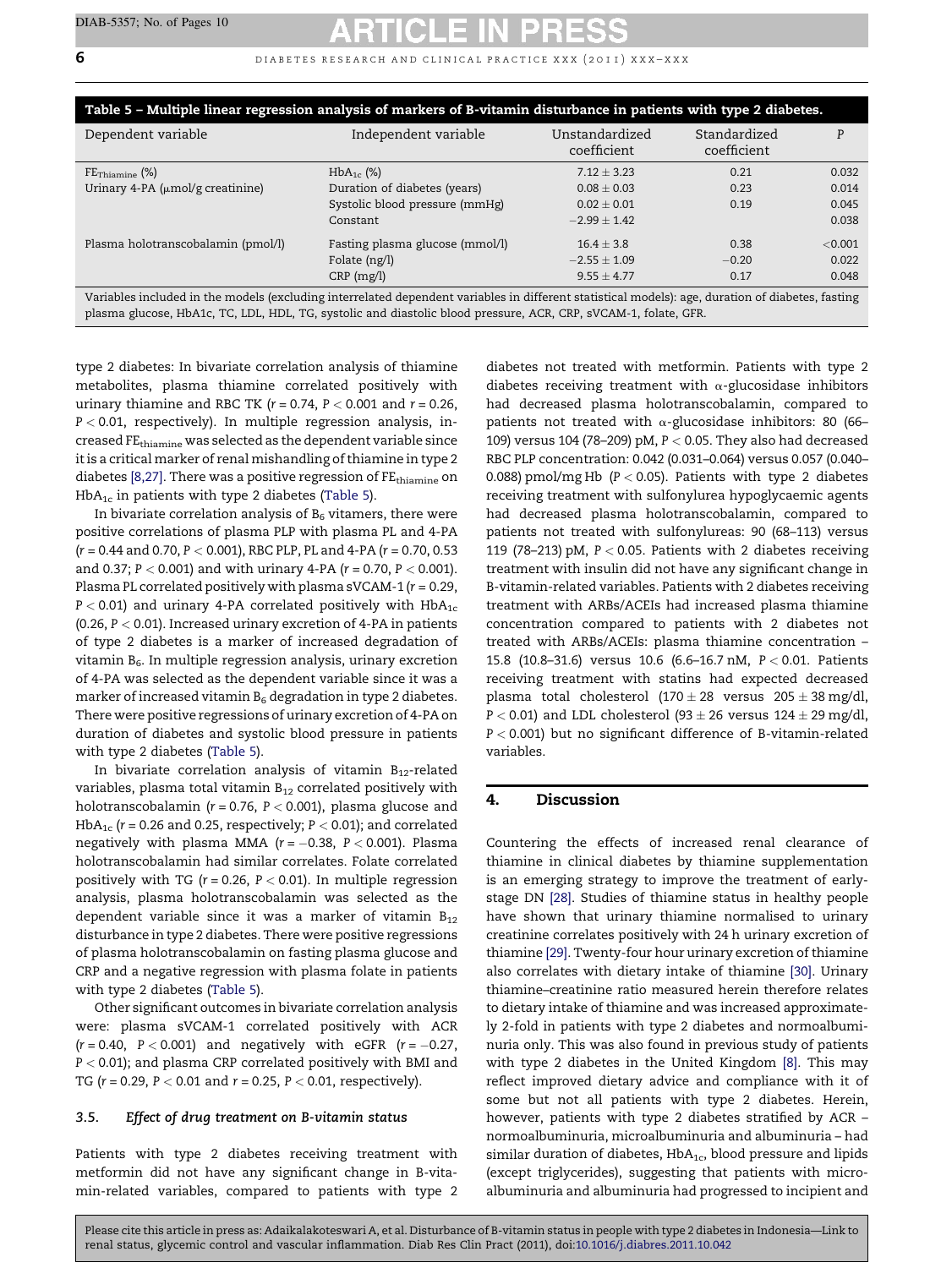DIABETES RESEARCH AND CLINICAL PRACTICE XXX  $(2011)$  XXX-XXX  $7$ 

overt DN more rapidly than those with normoalbuminuria. Patients with microalbuminuria and albuminuria had lower urinary excretion of thiamine than those with normoalbuminuria (0.30 versus 0.46  $\mu$ mol/g creatinine, P < 0.025). This may reflect influence of dietary thiamine on rate of development of DN with higher dietary thiamine intake linked to slower progression of DN. This was found in the prospective Joslin Kidney Study of patients with type 1 diabetes [\[31\].](#page-9-0)

Thiamine status showed limited disturbance in patients with type 2 diabetes, excepting 62% increase in urinary excretion and 50% increase in FEthiamine in patients with normoalbuminuria. The latter was also typical of all patients with diabetes combined. In healthy people the plasma concentration of thiamine was lower and FEthiamine higher than found previously in a UK study although the urinary excretion of thiamine was similar in the two populations [\[8\].](#page-8-0) Plasma thiamine concentration in patients with type 2 diabetes were similar to those found in patients with type 2 diabetes in Pakistan [\[6\]](#page-8-0). There was also a marked lower increase in FEthiamine in patients with type 2 diabetes than found in the UK study. The reasons for these disparities are not clear but renal handling of thiamine was nevertheless disturbed with increased washout of thiamine in patients with type 2 diabetes in Indonesia.  $FE_{Thiamine}$  was not correlated with urinary excretion of thiamine, suggesting that increase in FE<sub>Thiamine</sub> was not due to increased dietary thiamine intake. Increased FE<sub>Thiamine</sub> occurs in both experimental and clinical diabetes and is linked to decreased re-uptake of thiamine from the glomerular filtrate in the renal tubules in the diabetic state [\[8,27\]](#page-8-0), likely linked to hyperglycemia-induced down regulation of thiamine transporter proteins in renal proximal tubular epithelial cells [\[32\].](#page-9-0) The positive regression of  $FE_{Thiamine}$  with  $HbA_{1c}$  is consistent with this mechanistic interpretation. Thiamine supplements correct associated tissue specific thiamine deficiency in diabetes (reviewed in [\[28\]](#page-8-0)).

For vitamin  $B_6$ , there was no evidence of increased fractional excretion of  $B_6$  vitamers in patients with type 2 diabetes, suggesting renal mishandling similar to thiamine is not present. The finding of increased plasma PLP patients with type 2 diabetes may relate to changes in tissue storage of PLP. The major pools of vitamin  $B_6$  storage are in the skeletal muscle and liver [\[33\].](#page-9-0) A minor release of PLP from tissues in the diabetic state may account for this increase. The finding of increased plasma and urinary levels of 4-PA suggests there is increased degradation of  $B_6$  vitamers in patients with type 2 diabetes. Urinary 4-PA normalised to urinary creatinine correlates positively with 24 h urinary excretion of 4-PA [\[34\].](#page-9-0) Increased urinary excretion of 4-PA in diabetes, expressed as a percentage of total vitamin  $B_6$  excretion, was not correlated with urinary excretion of pyridoxal, suggesting that increased excretion of 4-PA is not linked to dietary intake of vitamin  $B_6$ . 4-PA is formed by oxidation of PL catalysed by tissue oxidases [\[35\]](#page-9-0). The correlation of increased urinary excretion of 4-PA with  $HbA_{1c}$  suggests that increased  $B_6$  vitamer degradation is linked to metabolic dysfunction in hyperglycemia. Multiple regression analysis revealed associations of urinary excretion of 4-PA with duration of diabetes, suggesting that degradation of vitamin  $B_6$  may increase in severity as diabetes progresses. Increased degradation of vitamin  $B_6$  is a novel aspect of B-vitamin disturbance in diabetes that may be considered in assessing requirement for vitamin supplementation.

Levels of vitamin  $B_{12}$  in patients with type 2 diabetes have been studied in relation to mechanistic links to increased plasma tHcy [\[12,13\]](#page-8-0) and effects of metformin therapy [\[14,15\].](#page-8-0) Low plasma holotranscobalamin and high plasma MMA is an indicator of vitamin  $B_{12}$  deficiency [\[26\];](#page-8-0) plasma holotranscobalamin is considered now to be a better marker of vitamin  $B_{12}$ status than total plasma  $B_{12}$  concentration [\[36\]](#page-9-0). More recently, the concept of metabolic resistance to vitamin  $B_{12}$  in diabetes has been proposed to explain increased plasma levels of vitamin  $B_{12}$  in the presence of markers of decreased functional activity of the vitamin – increased tHcy, for example [\[37\].](#page-9-0) In this study, patients with type 2 diabetes had increased total cobalamin and holotranscobalamin in plasma. There was a concomitant increase in tHcy but not of MMA. Plasma holotranscobalamin in healthy subjects and patients with type 2 diabetes and plasma MMA in all subjects groups were similar to those of a large healthy human population [\[38\],](#page-9-0) suggesting there was likely limited voluntary supplementation of vitamin  $B_{12}$  in the study groups.

Increased plasma holotranscobalamin without decrease or negative correlation with plasma tHcy but with negative correlation with MMA in patients with type 2 diabetes is a marker of vitamin  $B_{12}$  disturbance. Plasma holotranscobalamin in healthy subjects correlates negatively with both tHcy and MMA [\[38,39\]](#page-9-0). Increased plasma tHcy is thought to reflect decreased methyl transfer to homocysteine mediated by methylcobalamin and catalysed by methionine synthase and decreased transsulfuration to cystathionine catalysed by cystathionine-b-synthase in the cytosol of cells. Decreased methionine synthase activity and transsulfuration was found in patients with type 2 diabetes and microalbuminuria and albuminuria [\[40\].](#page-9-0) Formation of MMA is decreased by increased methyl transfer from methylmalonyl-CoA to form succinyl-CoA in mitochondria mediated by the mitochondrial vitamin  ${\tt B}_{12}$  metabolite 5'-deoxyadenosyl-cobalamin. Hence, increased plasma holotranscobalamin and tHcy without increased MMA suggests there may be decreased functional activity of cobalamin, or vitamin  $B_{12}$  resistance, in the cytosolic but not in mitochondrial compartments of tissues in patients with type 2 diabetes – ''cytosolic metabolic resistance'' to vitamin  $B_{12}$ .

Positive correlations of plasma total cobalamin and holotranscobalamin with plasma glucose and  $HbA_{1c}$  suggests hyperglycemia may be linked to impairment of cobalamin metabolism. Multiple regression analysis revealed a positive link of increased plasma holotranscobalamin with fasting plasma glucose and CRP, suggesting both hyperglycemia and vascular inflammation may be linked to metabolic resistance to vitamin  $B_{12}$  in type 2 diabetes. Increased plasma total cobalamin and holotranscobalamin in patients with type 2 diabetes may suggest hyperglycemia impairs tissue uptake of vitamin  $B_{12}$ . If this is indeed so, our findings are consistent with mitochondria effectively scavenging residual vitamin  $B_{12}$ taken up from the cytoplasm to maintain metabolism of MMA. These effects support and advance the concept of metabolic resistance to vitamin  $B_{12}$  in diabetes [\[37\]](#page-9-0).

Vascular inflammation is thought to be a characteristic and mechanistic mediator of vascular disease in patients with type

Please cite this article in press as: Adaikalakoteswari A, et al. Disturbance of B-vitamin status in people with type 2 diabetes in Indonesia—Link to renal status, glycemic control and vascular inflammation. Diab Res Clin Pract (2011), doi:[10.1016/j.diabres.2011.10.042](http://dx.doi.org/10.1016/j.diabres.2011.10.042)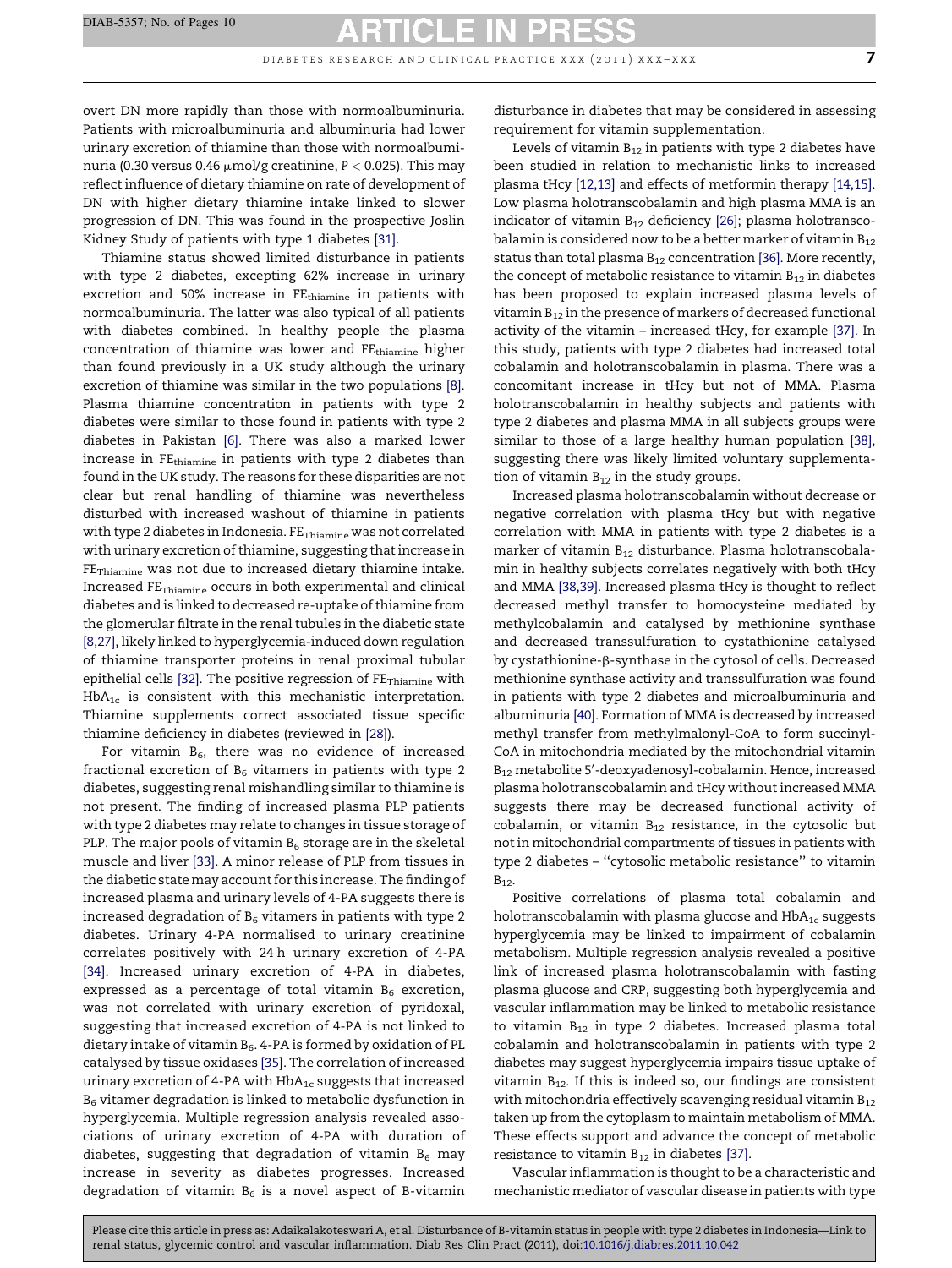**8 d** in a b i a b e t e s r e s e a r c h and c l in i c a l p r a c t i c  $\frac{1}{2011}$  x x  $\frac{1}{2011}$ 

2 diabetes [\[41\].](#page-9-0) Important markers of vascular inflammation are plasma CRP and sVCAM-1. Plasma CRP has previously been linked to BMI, glucose intolerance and microalbuminuria in Western populations. In this study, plasma CRP was only increased in patients with type 2 diabetes and microalbuminuria. Nevertheless, plasma CRP correlated positively with BMI and TG. The positive link of sVCAM-1 to ACR and negative link to GFR revealed the expected links of the marker of endothelial dysfunction with decline in renal function. Plasma sVCAM-1 was increased in patients with type 2 diabetes and albuminuria compared to healthy people – as found previously [\[42\].](#page-9-0) In a similar study of 74 patients with diabetes in the United Kingdom, however, we found 51% of patients had sVCAM-1 levels higher than the normal range maximum whereas only 11% of patients with type 2 diabetes had sVCAM-1 levels above this level herein, which was similar percentage as in healthy controls. Good glycemic control and also genetic and dietary factors in the Indonesian study population may be linked to low vascular inflammation [\[41\]](#page-9-0). This study suggests that low grade inflammation is not a marked characteristic of all populations of patients with type 2 diabetes.

A 2-month washout period was included in this study between pre-screening and study entry to minimise the effects of voluntary vitamin supplementation prior to entry into the study. The half-life of thiamine in plasma is relatively short (2 days) [\[43\]](#page-9-0) and in tissues 9–18 days [\[44\]](#page-9-0). For vitamin  $B_6$  it was reasoned that concentrations of  $B_6$  vitamers in human subjects to adjust to new amounts of dietary intake within 10– 20 days [\[33\]](#page-9-0) – which has also been evidenced experimentally for plasma and RBCs pools of PLP [\[45,46\].](#page-9-0) The half-life of vitamin  $B_{12}$  is ca. 400 days [\[47\]](#page-9-0) and hence the 2-month washout period does not provide correction for tissue loading of vitamin  $B_{12}$  by voluntary supplementation. The half-life of holotranscobalamin and total plasma cobalamin, however, is markedly less – ca. 3 days [\[48\].](#page-9-0) The washout period of 2 months provided for correction of B-vitamin levels after supplementation for thiamine,  $B_6$  vitamers and vitamin  $B_{12}$  (plasma holotranscobalamin and total cobalamin only).

A high proportion of healthy people recruited for the study, ca. 60%, had  $HbA_{1c}$  indicative of pre-diabetes state of impaired glucose tolerance (IGT). The age range was 47–65 years. The prevalence of IGT in Indonesia assessed by oral glucose tolerance test in 2009 for this age group was 13–18% [\[49\]](#page-9-0). Analysis of B-vitamin status in healthy people with prediabetes IGT showed no significant disturbance of B-vitamin status.

There is a possibility that patients with type 2 diabetes in this study with microalbuminuria and albuminuria developed nephropathy independent of the presence of diabetes. The criteria for patients with type 2 diabetes and microalbuminuria or albuminuria were a documented diagnosis of type 2 diabetes mellitus of  $\geq$ 5 years and presence of microalbuminuria or albuminuria on 2 or more occasions – including at prescreening and study entry. The Collaborative Study Group, using entry criteria similar to these found that 94% of patients with type 2 diabetes and nephropathy had diabetic glomerulosclerosis on biopsy [\[50\]](#page-9-0). The presence of non-diabetic nephropathy was, therefore, likely limited and the outcomes of study groups type 2 diabetes with and microalbuminuria or albuminuria are indeed attributable to diabetic incipient and overt nephropathy, respectively.

Assessing the effects of medication of patients with type 2 diabetes on B-vitamin status, there was no disturbance of Bvitamin status with treatment by metformin, insulin nor statins. Treatment with  $\alpha$ -glucosidase inhibitors and sulfonylureas was, however, linked to decreased plasma holotranscobalamin, and treatment with  $\alpha$ -glucosidase inhibitors also linked to decreased RBC concentration of PLP. Treatment with ARBs/ACEIs was associated with increased plasma thiamine concentration, suggesting that benefits of these agents may also be associated with decreasing renal clearance of thiamine. The number of patients in this study receiving treatment with ARBs/ACEIs was small, however, and this effect requires confirmation in a larger patient group.

The clinical significance of B-vitamin disturbance in patients with type 2 diabetes found herein may be judged from vitamin supplementation studies. Supplementation with thiamine of patients with type 2 diabetes reversed early-stage kidney disease – a response that may be linked to correcting renal deficiency of thiamine linked to this increased thiamine washout [\[28\].](#page-8-0) Previous studies of supplementation with vitamins  $B_6$ ,  $B_9$  and  $B_{12}$  in patients with vascular disease or diabetes found no effect of co-supplementation on death from CVD, decreased risk of stroke and increased risk of unstable angina (HOPE-2) study [\[12\]](#page-8-0) and patients with type 1 or type 2 diabetes mellitus and advanced DN increased the rate of decline in renal function (DIVINe study) [\[13\]](#page-8-0). Folate and cyanide from cyanocobalamin treatment are possible factors linked to adverse effects in the DIVINe study [\[16,17\],](#page-8-0) which may negate otherwise beneficial effects of vitamin  $B_6$  and  $B_{12}$ supplementation, but this requires further investigation. Currently countering the effects of diabetes-induced renal washout of thiamine by thiamine supplementation appears to be the most important disturbance of B-vitamin metabolism requiring correction for improved clinical outcome.

### 5. Conclusions

This study shows that there was increased FEthiamine in patients with type 2 diabetes – suggesting renal mishandling of thiamine, increased urinary excretion of 4-PA – indicative of increased vitamin  $B_6$  degradation, and increased tHcy without increased MMA in the presence of increased plasma total and active vitamin  $B_{12}$ , consistent with cytosolic metabolic resistance to vitamin  $B_{12}$ . There were also modest increases of plasma CRP and sVCAM-1 in patients with type 2 diabetes with microalbuminuria and albuminuria, respectively, suggesting limited vascular inflammation. Therefore, in Indonesia patients with type 2 diabetes – typical of the South East Asian region, there is increased washout of thiamine, degradation of vitamin  $B_6$  and cytosolic metabolic resistance to vitamin  $B_{12}$  without marked vascular inflammation.

### Conflict of interest

The authors have a competing interest to declare. P.J.T. received honoraria from MercK KGaA (Germany) for speaking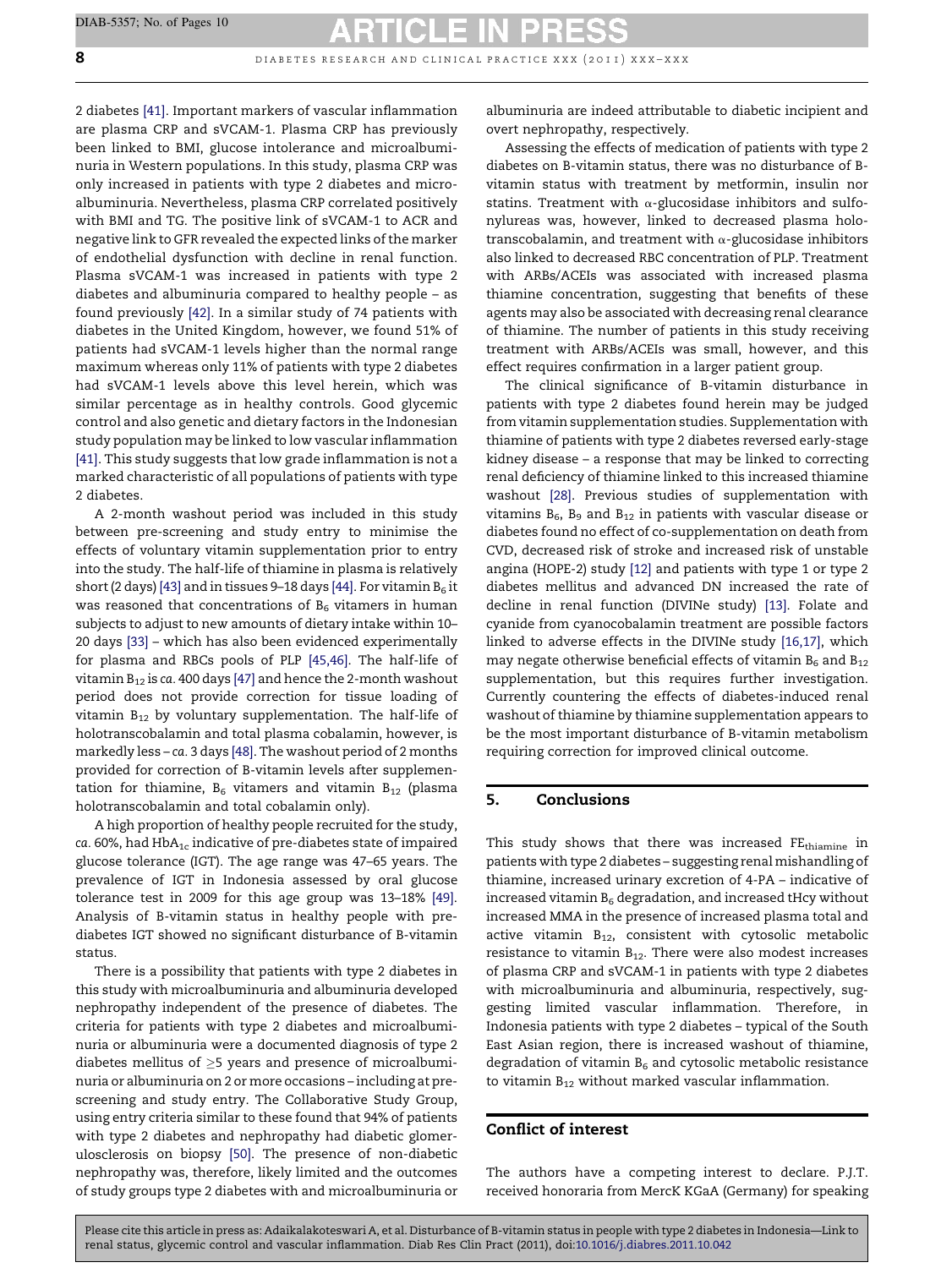<span id="page-8-0"></span>at expert meetings on ''The Role of B-vitamins in Preventing Diabetic Complications'' in 2010 and 2011.

### Acknowledgements

This study was funded by Merck KGaA (Darmstadt, Germany). The funder had no influence on data analysis or interpretation. We thank: contract research organisations Prodia and Equilab (Jakarta, Indonesia) for storage and conveyance of clinical samples from the clinical centres in Indonesia to the University of Warwick, U.K.; Clinical Biochemistry, University Hospital of Coventry and Warwickshire, Coventry, UK (Head: Dr Steve Smith) for analysis of plasma and urinary creatinine, total and active plasma cobalamin, plasma folate and  $HbA_{1c}$ ; Neil T. Raymond, Associate Professor in Epidemiology, University of Warwick, for review of the study design; and Drs Ulrike Hostalek and Dieter Bonke (Merck KGaA) for critical reading of the manuscript.

#### r e f e r e n c e s

- [1] Shaw JE, Sicree RA, Zimmet PZ. Global estimates of the prevalence of diabetes for 2010 and 2030. Diabetes Res Clin Pract 2010;87:4–14.
- [2] Parving HH, Lewis JB, Ravid M, Remuzzi G, Hunsicker LG. Prevalence and risk factors for microalbuminuria in a referred cohort of type II diabetic patients: a global perspective. Kidney Int 2006;69:2057–63.
- [3] Wu AYT, Kong NCT, de Leon FA, Pan CY, Tai TY, Yeung VTF, et al. An alarmingly high prevalence of diabetic nephropathy in Asian type 2 diabetic patients: the MicroAlbuminuria Prevalence (MAP) Study. Diabetologia 2005;48:17–26.
- [4] Nielsen SE, Sugaya T, Hovind P, Baba T, Parving HH, Rossing P. Urinary liver-type fatty acid-binding protein predicts progression to nephropathy in type 1 diabetic patients. Diabetes Care 2010;33:1320–4.
- [5] de Zeeuw D, Remuzzi G, Parving HH, Keane WF, Zhang Z, Shahinfar S, et al. Albuminuria, a therapeutic target for cardiovascular protection in type 2 diabetic patients with nephropathy. Circulation 2004;110:921–7.
- [6] Rabbani N, Shahzad Alam S, Riaz S, Larkin JR, Akhtar MW, Shafi T, et al. High dose thiamine therapy for patients with type 2 diabetes and microalbuminuria: a pilot randomised, double-blind, placebo-controlled study. Diabetologia 2009;52:208–12.
- [7] Sihag B, Meena B, Agrawal R, Meel J, Sirohi P, Bishnoi P. High dose thiamine therapy for patients with type 2 diabetes and microalbuminuria: a randomised, doubleblind placebo-controlled study. Diabetes Obes Metab 2010;12:87–8.
- [8] Thornalley PJ, Babaei-Jadidi R, Al Ali H, Rabbani N, AntonySunil A, Ahmed A, et al. High prevalence of low plasma thiamine concentration in diabetes linked to marker of vascular disease. Diabetologia 2007;50:2164–70.
- [9] Friedman AN, Hunsicker LG, Selhub J, Bostom AG. Clinical and nutritional correlates of C-reactive protein in type 2 diabetic nephropathy. Atherosclerosis 2004;172:121–5.
- [10] MacKenzie KE, Wiltshire EJ, Gent R, Hirte C, Piotto L, Couper JJ. Folate and vitamin B-6 rapidly normalize endothelial dysfunction in children with type 1 diabetes mellitus. Pediatrics 2006;118:242–53.
- [11] Herrmann W, Schorr H, Obeid R, Makowski J, Fowler B, Kuhlmann MK. Disturbed homocysteine and methionine cycle intermediates S-adenosylhomocysteine and Sadenosylmethionine are related to degree of renal insufficiency in type 2 diabetes. Clin Chem 2005;51:891–7.
- [12] Lonn E, Yusuf S, Arnold MJ, Sheridan P, Pogue J, Micks M, et al. Homocysteine lowering with folic acid and B vitamins in vascular disease. New Engl J Med 2006;354:1567–77.
- [13] House AA, Eliasziw M, Cattran DC, Churchill DN, Oliver MJ, Fine A, et al. Effect of B-vitamin therapy on progression of diabetic nephropathy a randomized controlled trial. JAMA 2010;303:1603–9.
- [14] Wulffele MG, Kooy A, Lehert P, Bets D, Ogterop JC, Burg B, et al. Effects of short-term treatment with metformin on serum concentrations of homocysteine, folate and vitamin B12 in type 2 diabetes mellitus: a randomized, placebocontrolled trial. J Intern Med 2003;254:455–63.
- [15] de Jager J, Kooy A, Lehert P, Wulffele MG, van der Kolk J, Bets D, et al. Long term treatment with metformin in patients with type 2 diabetes and risk of vitamin B-12 deficiency: randomised placebo controlled trial. Br Med J 2010;340.
- [16] Thornalley PJ, Rabbani N, Therapy. Vitamin B6, B9 and B12 in diabetic nephropathy—beware. Nat Rev Endocrinol 2010;6:477–8.
- [17] Koyama K, Yoshida A, Takeda A, Morozumi K, Fujinami T, Tanaka N. Abnormal cyanide metabolism in uraemic patients. Nephrol Dial Transplant 1997;12:1622–8.
- [18] Asian-Pacific Type 2 Diabetes Policy Group and International Diabetes Federation. Type 2 diabetes. Practical targets and treatments, 4th ed., International Diabetes Institute; 2005. pp. 1–62.
- [19] Maschio G, Oldrizzi L, Rugiu C. Is there a point-of-no-return in progressive renal-disease. J Am Soc Nephrol 1991;2:832– 40.
- [20] Bisp MR, Bor MV, Heinsvig EM, Kall MA, Nexo E. Determination of vitamin B6 vitamers and pyridoxic acid in plasma: development and evaluation of a highperformance liquid chromatographic assay. Anal Biochem 2002;305:82–9.
- [21] Friedewald WT, Levy RI, Fredrickson DS. Estimation of the concentration of low-density lipoprotein cholesterol in plasma, without use of the preparative ultracentrifuge. Clin Chem 1972;18:499–502.
- [22] Comper WD, Osicka TM, Clark M, MacIsaac RJ, Jerums G. Earlier detection of micro albuminuria in diabetic patients using a new urinary albumin assay. Kidney Int 2004;65:1850–5.
- [23] Chudleigh R, Ollerton R, Dunseath G, Peter R, Harvey J, Luzio S, et al. Use of cystatin C-based estimations of glomerular filtration rate in patients with type 2 diabetes. Diabetologia 2009;52:1274–8.
- [24] American Diabetes Association. Standards of Medical Care in Diabetes—2010. Diabetes Care 2010;33:S11–61.
- [25] Joshi R, Jan S, Wu Y, MacMahon S. Global inequalities in access to cardiovascular health care: our greatest challenge. J Am Coll Cardiol 2008;52:1817–25.
- [26] Herrmann W, Obeid R, Causes. Early diagnosis of vitamin B(12) deficiency. Dtsch Arztebl Int 2008;105:680–5.
- [27] Babaei-Jadidi R, Karachalias N, Ahmed N, Battah S, Thornalley PJ. Prevention of incipient diabetic nephropathy by high dose thiamine and benfotiamine. Diabetes 2003;52:2110–20.
- [28] Rabbani N, Thornalley PJ. Emerging role of thiamine therapy for prevention and treatment of early-stage diabetic nephropathy. Diabetes Obes Metab 2011;13:577–83.
- [29] Ihara H, Matsumoto T, Kakinoki T, Shino Y, Hashimoto R, Hashizume N. Estimation of vitamin B1 excretion in 24-hr